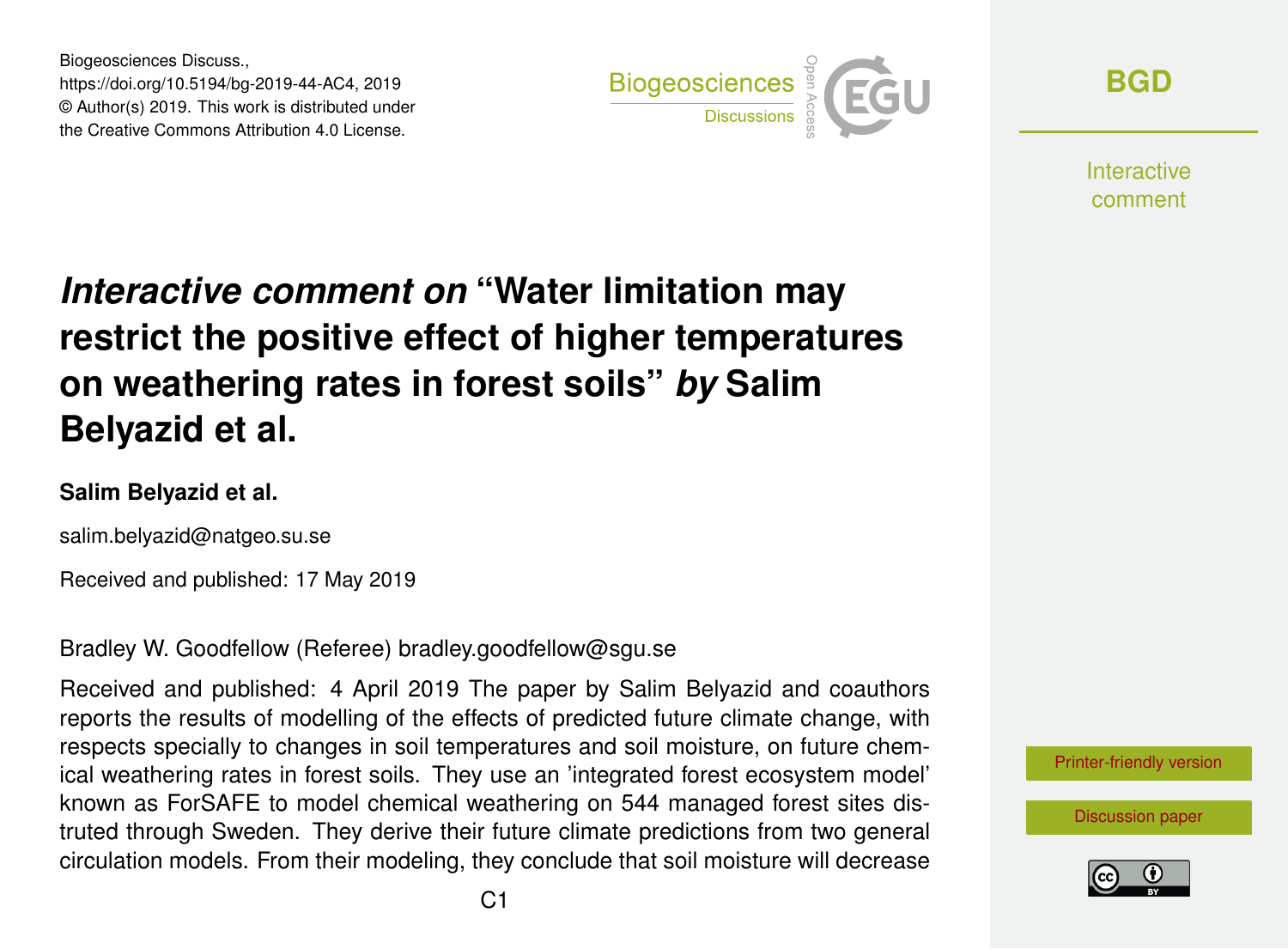in summer under predicted future warming, which could limit expected future increases in weathering rates attributable to higher temperatures. I write this review from the perspective of someone who is not a modeler but rather is a geomorphologist with knowledge of weathering. I thought the paper was really disappointing, given that this is an interesting topic and that the paper started reasonably well. The Abstract was clear and concise, the Introduction set the problem up, and the Methods were explained. However, from there the manuscript deteriorates with some fairly uninspiring results, a discussion that reads as esoteric and largely irrelevant to the results, and no Conclusions. The authors discuss various shortcomings with weathering models but offer no interpretation of their Results. There also seems to be almost no connection between the model and the physical environment, depite using 544 forest soil sites (boreal forest, soils developed on glacial diamicts, temperate to Arctic climatic range, mineral derived nutrients, podzols, etc, are all terms reflective of the physical environment that I was looking for but which were missing). Also, the important effects of soil erosion on chemical weathering rates are completely overlooked and there is no consideration of the temporal evolution of these soils derived from glacial sediments, which may be largely unrelated to climate. For example, what happens over time as easily available mineral nutrients in the sediments are depleted? Is there any bedrock weathering and how might that change in the future? The soils on which many of these forests are located are frequently thin and clastic. What about the effects of fire under a future warmer climate on these managed forests, in terms of nutrient uptake, nutrient cycling, effects on surface runoff, and vegetation assemblages, which might also be important enough to at least warrant a mention? The thread of their narrative is difficult to follow and I missed having a Conclusion section. The paper simply finishes with this sentence: "To reduce the uncertainties connected to those regressions, a revision of the regression is required, where the newest technology can be used". It really says nothing, which in a way sums up this paper. It's a pity because I think the modelling exercise that the authors have completed has merit and it could be worthy of publication, but certainly is not, in my view, in its present form.

#### **[BGD](https://www.biogeosciences-discuss.net/)**

Interactive comment

[Printer-friendly version](https://www.biogeosciences-discuss.net/bg-2019-44/bg-2019-44-AC4-print.pdf)

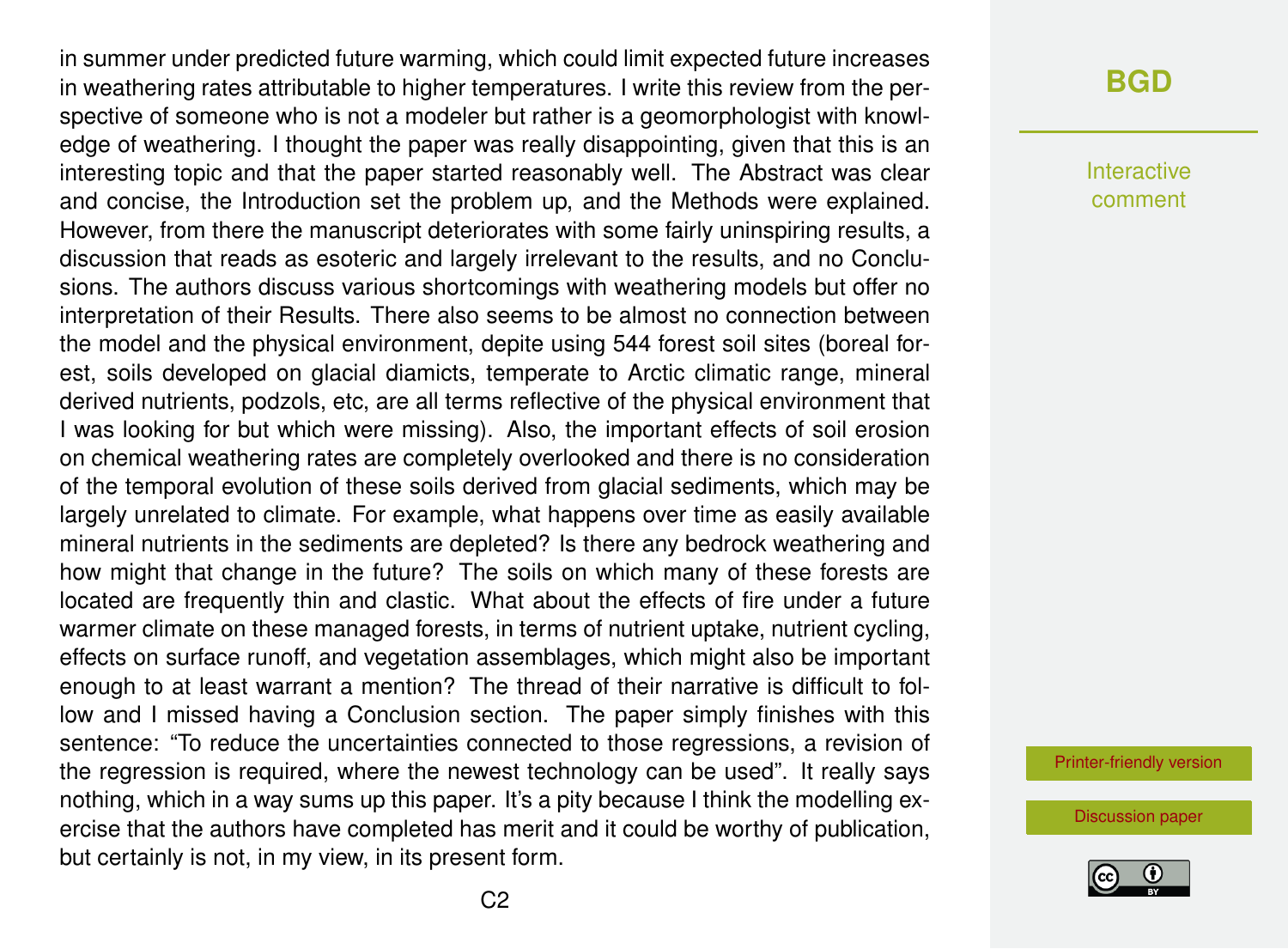Response to the reviewer's general comments: We appreciate all the aspects taken up, but we want to focus the paper on the effects of climate in the coming 80 years or so. Under this time period, we do not expect any significant physical changes, and want instead to focus on the interplay of moisture and temperature, to see if the 10% increase in weathering per 1 degree increase in temperature will materialise. However, we agree that the paper will bebenfit from a more thorough description of the results and more in depth discussion (this is in line with the message from reviewers 1 and 2).

15: Previous estimates of weathering rates? And what about temperature controls on reaction kinetics? 20: For those from a different field, it could be worthwhile explaining 'productive'. We can guess what it probably means but it would be good to have it defined. Also, what is modeled? 25: Elevated air temperatures should appear earlier 30: This could be shortened 35: It is unclear what exceedance of planetary boundaries means, its connection with climate change, and its relevance for this paper. 40: Why is an increase in biomass production needed to meet the stated goals? 50: Grammatical error with the references. Be specific and substitute tree harvesting for forestry!? 55: Compensation potential – with respect to acidity? The reader can often guess what you mean but the writing should be much clearer. 60: Losses of what? 65: Accelerated is preferable to higher because the latter might mean larger trees. 70: Could be worth explaining radicals or being more specific with respect to listing those. Also the number and intensity of wetting and drying cycles might be important. "Net effect is positive or negative" be explicit: "on chemical weathering of soils". Also weathering encompasses physical and chemical processes, and physical processes related to freeze-thaw/frost cracking will change in a different way to chemical processes, under a warmer climate. 80: Are you explicitly modelling all of the unsaturated zone? What about in locations where it extends below the maximum rooting depth? What is the maximum rooting depth? 90: "and" organic cations. And "H2O" with the 2 as subscript. 95: What are the different layers of the simulated soil? 125: Hydrology-related fluxes of what? 130: No previous mention of the listed atmospheric pollutants. Explain their importance to this study and do this earlier in the paper. 150: Explain why you use these two particular

## **[BGD](https://www.biogeosciences-discuss.net/)**

Interactive comment

[Printer-friendly version](https://www.biogeosciences-discuss.net/bg-2019-44/bg-2019-44-AC4-print.pdf)

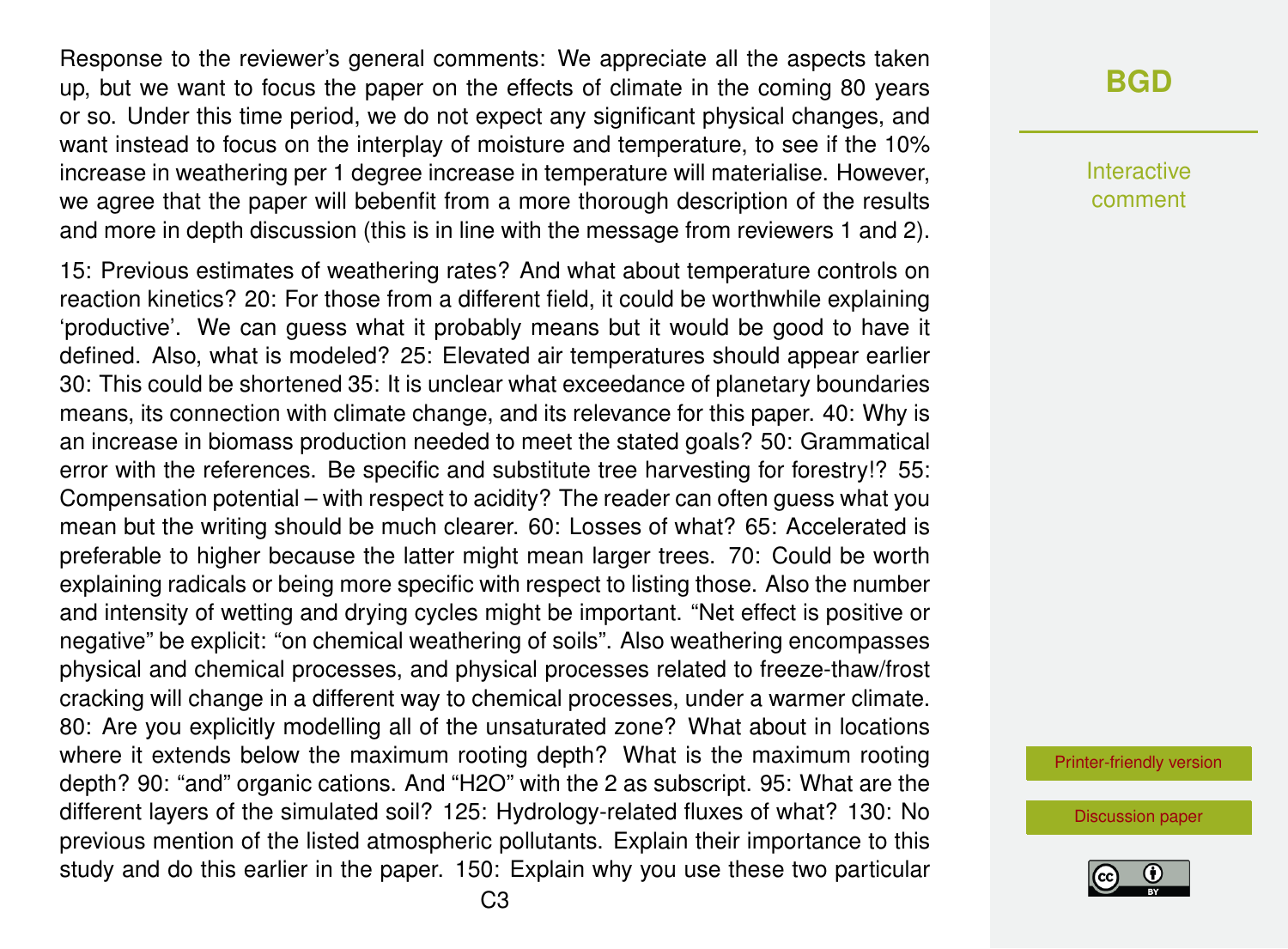#### models: ECHAM5 GCM and CCSM3 GCM. Is "story line" the correct term?

Thank you for the thorough comments. We will try to address them as we revise the text where we understand the request and where we see its relevance (we don't for example understand the question about planetary boundaries, productive forests or losses in line 60). Other instances, such as the request for clarification about if we model the unsaturated zone, will be addressed. Note to editors: we suspect that there is a mismatch in the line numbers referred to by Dr. Goodfellow and the version available from the journal. But we will try to look for the text indicated by the reviewer and not the line numbers.

RESULTS: In general, I found this section to be hard to follow. 175: Temporal or spatial 'variability'? 175-180: These two sentences read as being in conflict with each other. 190: Is it really both climate models? In the CCSM result in Figure 4 it appears that variance increases with soil temperature increase. 195: There really is no correlation between annual weathering rate and predicted moisture change. Is the correlation really significant? You are explaining 5% of the variance. The regression line very weakly indicates that annual weathering will increase with reduced soil moisture. Why would this be so and if you consider this result to be significant then why isn't is further explored in the Discussion? The text in line 175 refers to table 1, where the data is described as annual average for two periods. The variability is between the sites, so spatial. We will try to make this more explicit in the text. 175-180: sentence 1: there is a large variability in weathering among the sites, sentence 2: weathering will increase consistently at all sites due to climate change. The two sentences refer to different things (1- what is the weathering rate vs. 2- will it increase with climate change?). We struggle to see how these two are in conflict. 195: we agree, the correlation is insignificant, we do not understand this comment and do not disagree with the reviewer even if our formulation is not the same. Yet, as there is no correlation, why should we try to explain the very weak, insignificant trend? We do not think this is significant, as we have a statistical test telling us it is not.

### **[BGD](https://www.biogeosciences-discuss.net/)**

Interactive comment

[Printer-friendly version](https://www.biogeosciences-discuss.net/bg-2019-44/bg-2019-44-AC4-print.pdf)